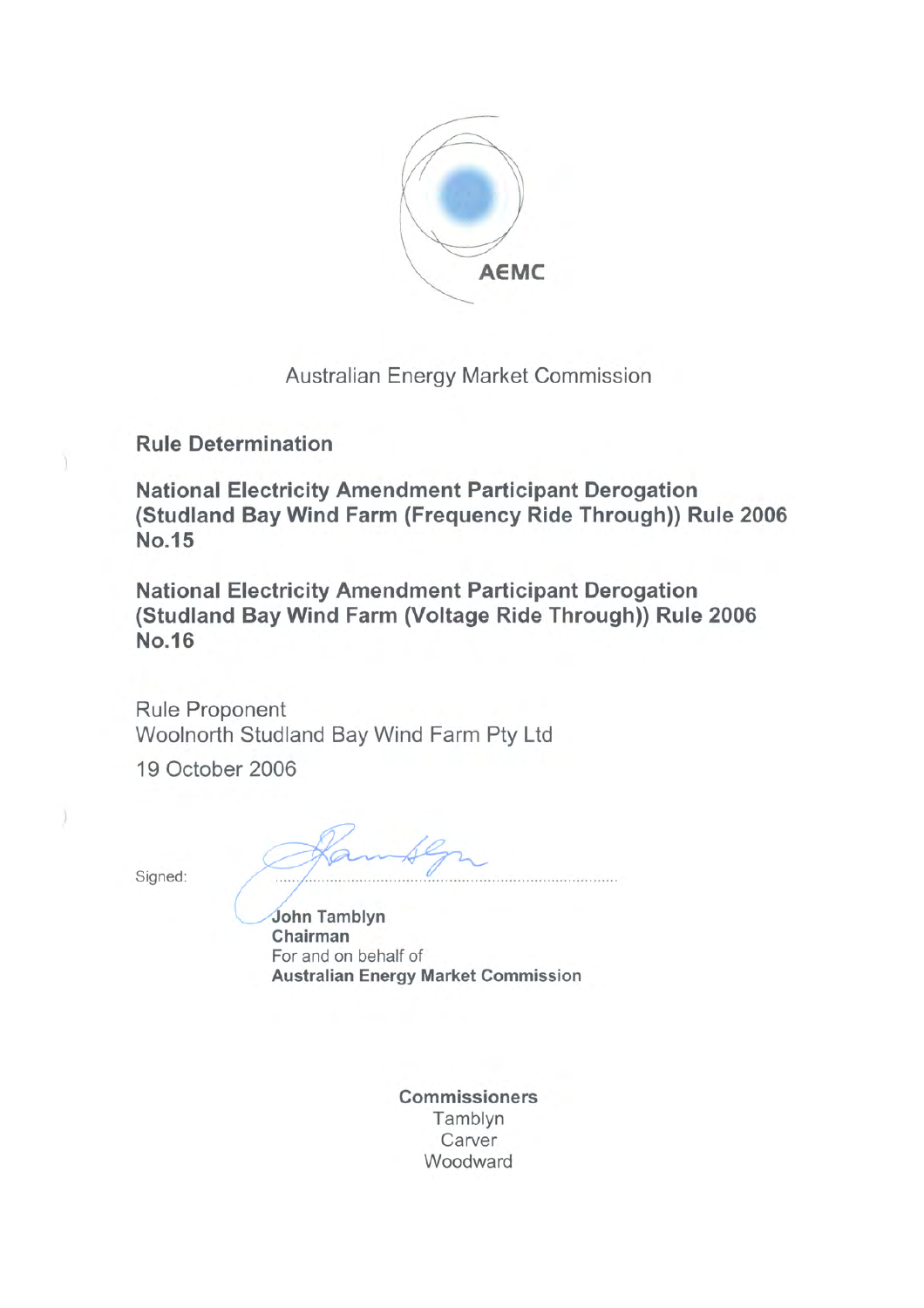### **Inquiries**

The Australian Energy Market Commission PO Box H166 Australia Square NSW 1215

**E:** [aemc@aemc.gov.au](mailto:aemc@aemc.gov.au)

**T:** (02) 8296 7800

**F:** (02) 8296 7899

### **Citation**

AEMC 2006, *National Electricity Amendment Participant Derogation (Studland Bay Wind Farm (Frequency Ride Through)) Rule 2006 No. 15 and National Electricity Amendment Participant Derogation (Studland Bay Wind Farm (Voltage Ride Through))*, Rule Determination, 19 October 2006, Sydney.

### **About the AEMC**

The Council of Australian Governments, through its Ministerial Council on Energy, established the Australian Energy Market Commission (AEMC) in July 2005 to be the Rule maker for the national energy market. The AEMC is currently responsible for Rules and policy advice covering the National Electricity Market. It is a statutory authority. Our key responsibilities are to consider Rule change proposals, conduct energy market reviews and provide policy advice to the Ministerial Council as requested, or on AEMC initiative.

This work is copyright. The Copyright Act 1968 permits fair dealing for study, research, news reporting, criticism and review. Selected passages, tables or diagrams may be reproduced for such purposes provided acknowledgement of the source is included.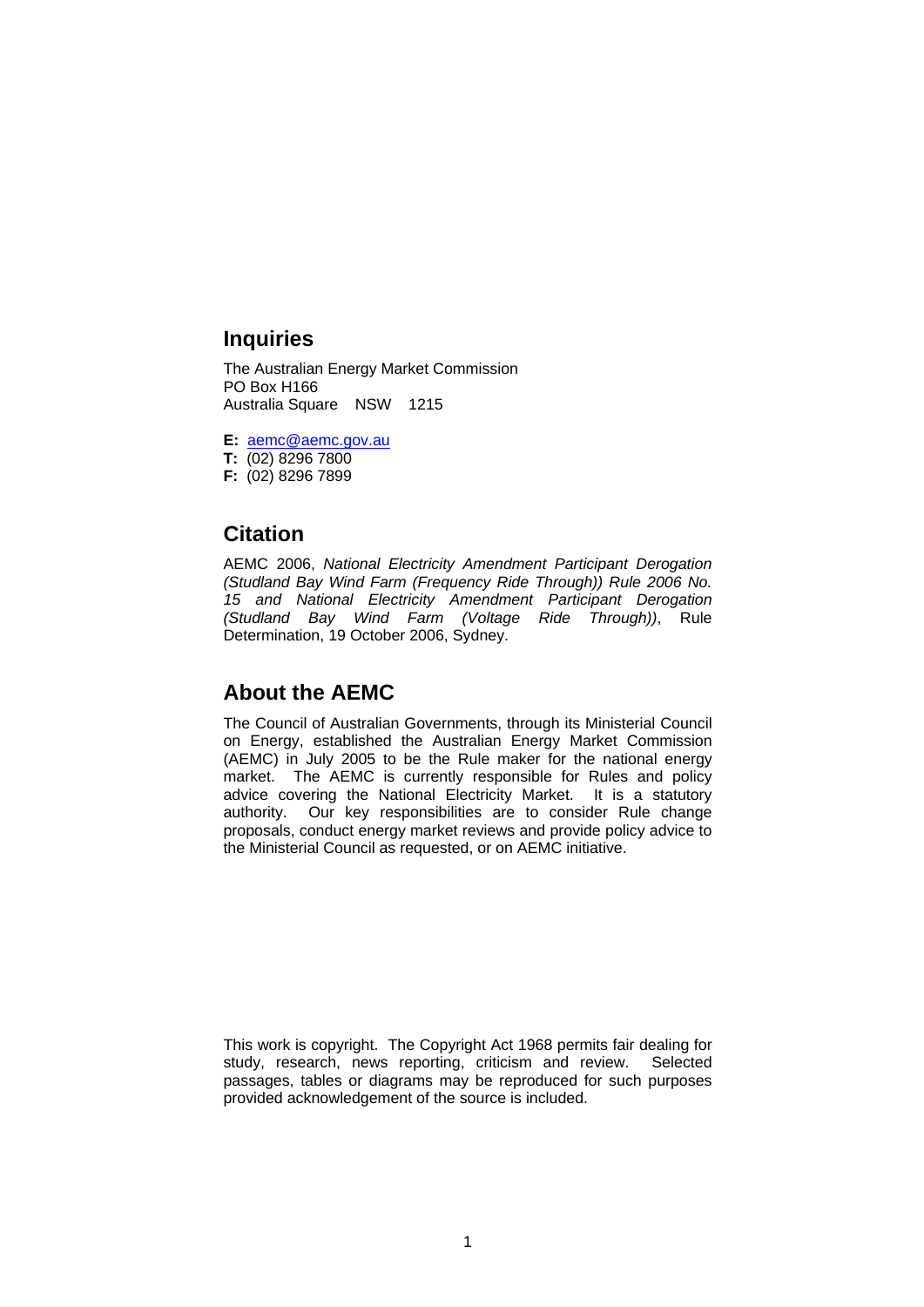# **Contents**

| $\mathbf 1$ |                                                                                     |  |
|-------------|-------------------------------------------------------------------------------------|--|
|             | 1.1                                                                                 |  |
|             | 1.2                                                                                 |  |
| 2           |                                                                                     |  |
|             | 2.1                                                                                 |  |
|             | $2.2^{\circ}$                                                                       |  |
| 3           |                                                                                     |  |
|             | 3.1                                                                                 |  |
|             | 3.2                                                                                 |  |
|             | 3.3                                                                                 |  |
|             | 3.4                                                                                 |  |
|             | 3.5                                                                                 |  |
|             | 3.6                                                                                 |  |
|             | 3.7                                                                                 |  |
|             | 3.8                                                                                 |  |
|             | 3.9                                                                                 |  |
| 4           | Assessing the participant derogations: the Rule making test and the NEM objective18 |  |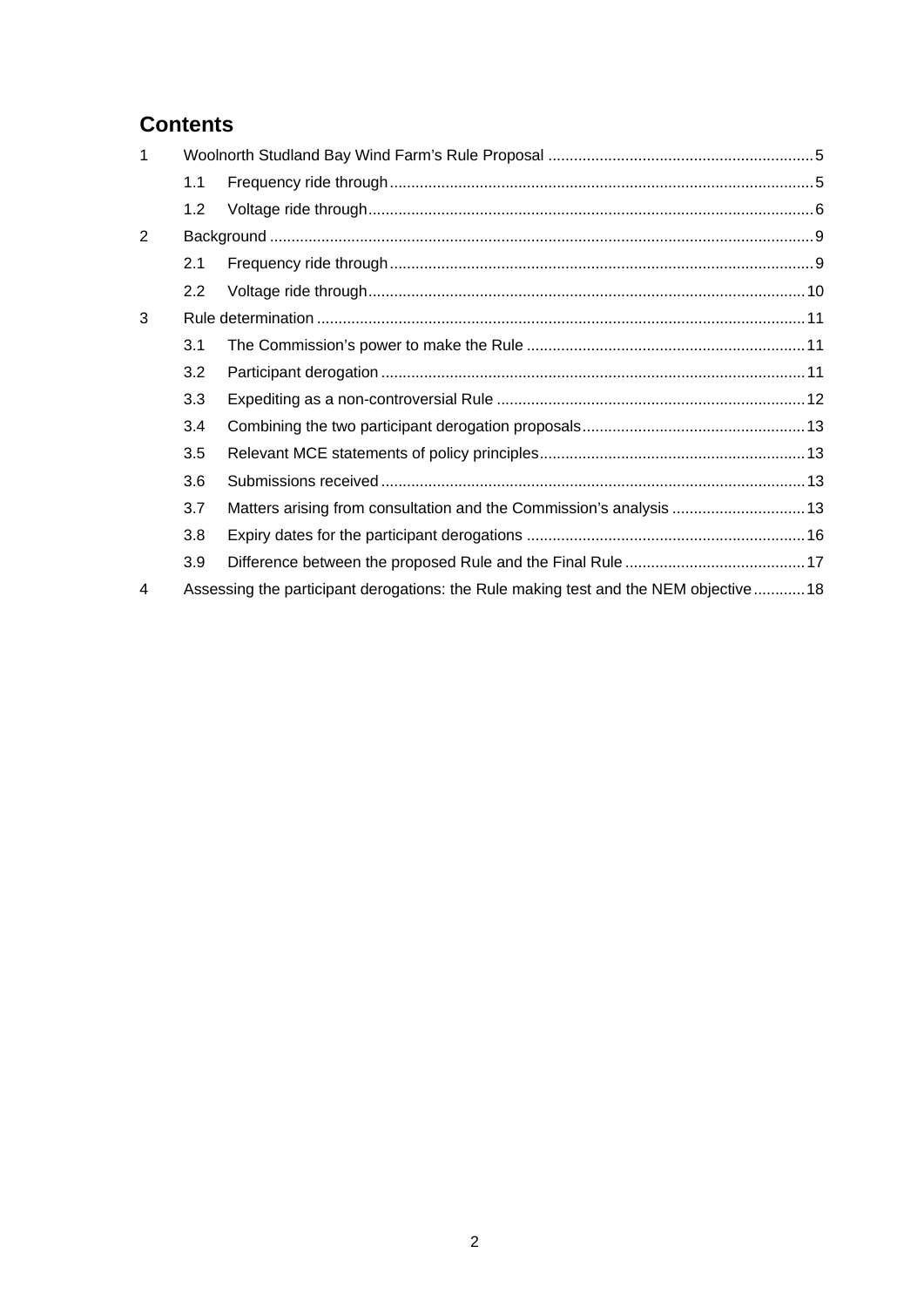# **Summary**

The Australian Energy Market Commission (Commission) makes this Rule determination and accompanying Rules under sections 102 and 103 of the National Electricity Law (NEL). In making this determination the Commission followed the expedited process under section 96 of the NEL.

Woolnorth Studland Bay Wind Farm Pty Ltd (Woolnorth), a subsidiary of Roaring 40s Renewable Energy, proposed participant derogations that would apply to its nearly completed 75 MW Studland Bay wind farm. Fundamentally the derogations allow Woolnorth to capture the benefits it would gain if some of the more flexible technical standards proposed by NEMMCO in its "Technical standards for wind and other Generator Connections" Rule change proposal, currently being assessed by the Commission, were accepted by the Commission. The Commission published its draft determination on NEMMCO's Rule change proposal on 12 October 2006.

Woolnorth submitted its two participant derogation requests to the Commission on 21 August 2006 proposing to:

- allow its wind farm to be treated as a scheduled generator for the purposes of clause S5.2.5.8(a)(2) of the Rules, thus allowing it to be shed during extreme high frequency events without the additional costs of being registered with NEMMCO as a scheduled generator; and
- exempt its wind farm from the voltage disturbance ride through requirements in clause S5.2.5.3(a), that is, the requirement of being capable of continuous uninterrupted operation at voltages in excess of 110 % of nominal voltage.

Woolnorth requested that both the Rule change proposals be expedited as noncontroversial under section 96 of the NEL as they are bridging mechanisms, pending the making of the amendment to the Rules as the result of the Commission's final determination on the NEMMCO Rule change proposal, and their benefits cannot be captured unless expedited.

On 7 September 2006 the Commission:

- commenced the Rule change process under section 95 of the NEL; and
- advised that it would expedite the Rule change process under section 96 of the NEL, subject to receiving any written objections under section 96(2).

The Commission also determined to combine the two participant derogations under section 93 of the NEL. The Commission was aware that it would need to revise this decision should it receive objections to expediting the process for either proposal. However, the Commission received no objections.

The Commission received no submissions on Woolnorth's proposal related to frequency ride through and two submissions on the proposal related to voltage ride through.

The Commission is satisfied that both the participant derogations are likely to contribute to the NEM objective, and that therefore they satisfy the Rule Making test.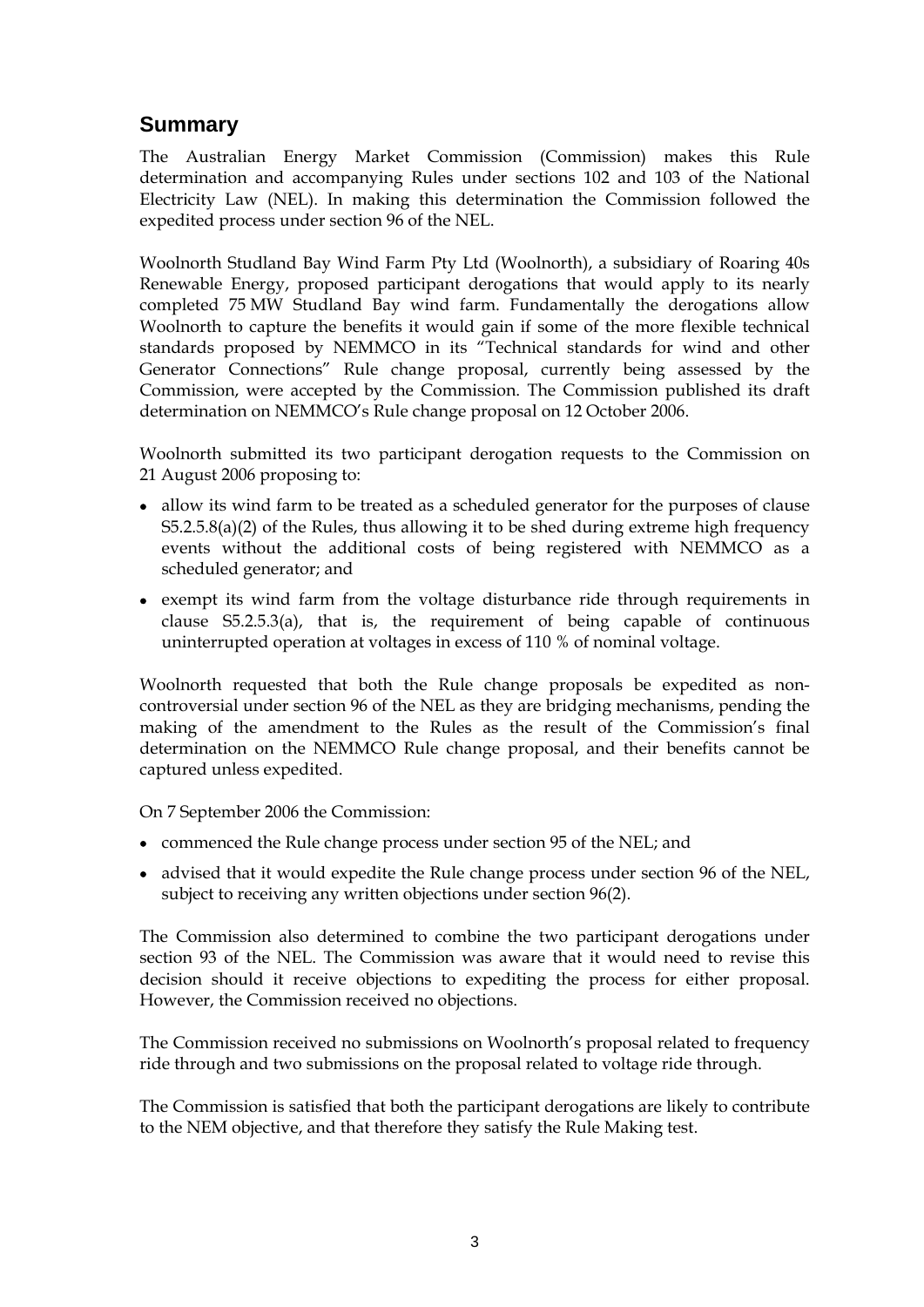Attached to this Rule determination are the Rules that the Commission has made:

- the National Electricity Amendment with an expiry date of 1 August 2007 allowing the Studland Bay wind farm to be treated as a scheduled generator for the purposes of clause S5.2.5.8(a)(2) of the Rules; and
- the National Electricity Amendment with an expiry date of 1 October 2007 to exempt the Studland Bay wind farm from the voltage disturbance ride through requirements in clause S5.2.5.3(a) and apply a standard to be equivalent to the minimum access standard proposed as part of by NEMMCO in its Rule change proposal.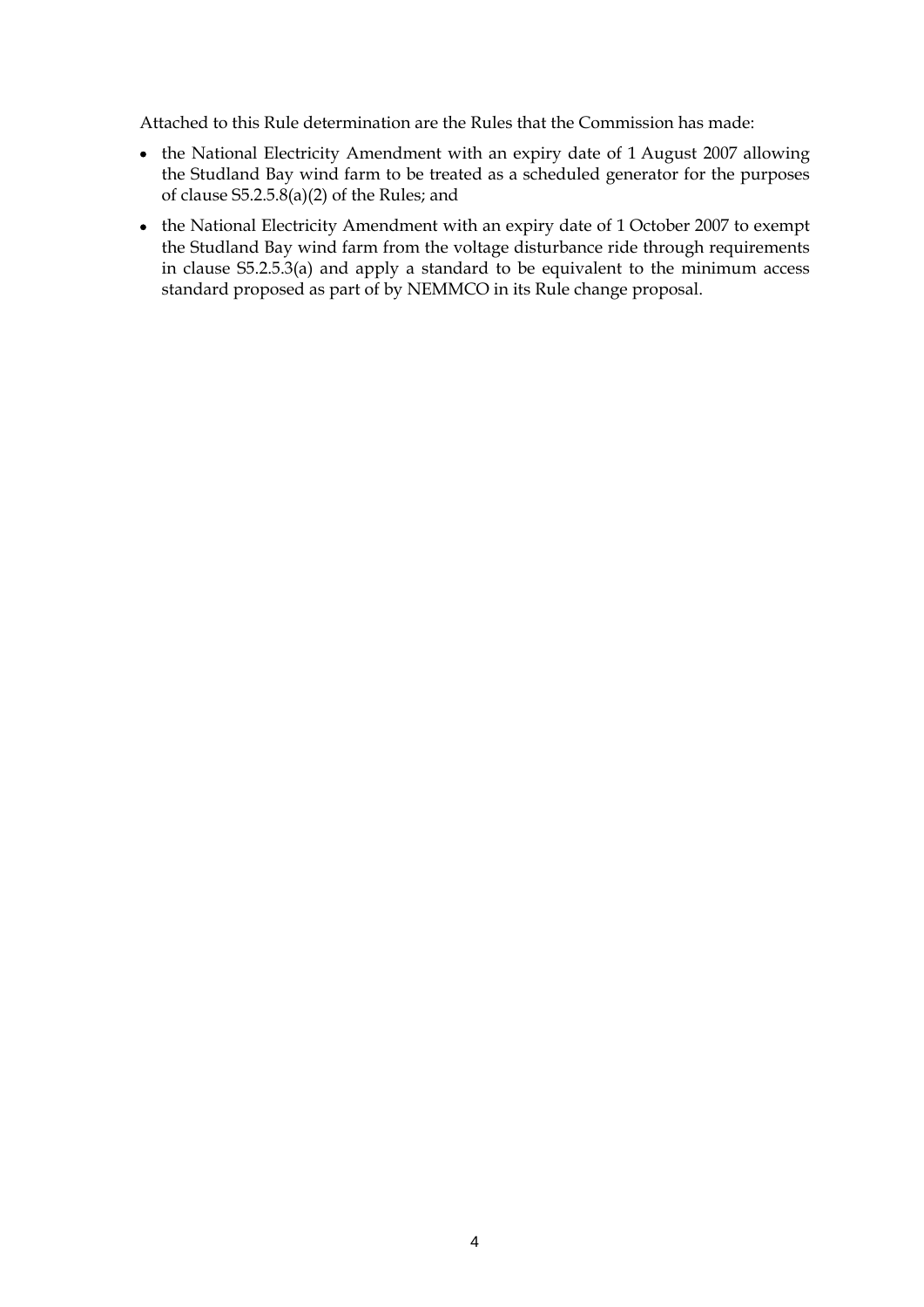# <span id="page-5-0"></span>**1 Woolnorth Studland Bay Wind Farm's Rule Proposals**

Woolnorth Studland Bay Wind Farm Pty Ltd (Woolnorth), a subsidiary of Roaring 40s Renewable Energy, is the proponent of the 75 MW Studland Bay wind farm that is in the advanced stages of construction in Tasmania.

The Commission received two Rule change proposals from Woolnorth on 21 August 2006. The two proposals are for participant derogations for its wind farm and are intended to amend the current Rules in relation to the frequency ride through and voltage ride through requirements following system disturbances.

Woolnorth is proposing these two participant derogations to the current Rules that would, in effect, allow its wind farm to be designed and initially operated as if two of the technical modifications to the Rules requested by NEMMCO in its Rule change proposal "Technical standards for wind and other Generator Connection" were already in effect. Following the expiry of these participant derogations the Studland Bay wind farm will be required to meet the technical standards that result from the Commission's determination on NEMMCO's Rule change proposal.

Woolnorth requested that both the Rule change proposals be expedited as noncontroversial under section 96 of the NEL.

### **1.1 Frequency ride through**

#### **Woolnorth's proposal**

Woolnorth is proposing a participant derogation to the current Rules in relation to frequency ride through to allow its Studland Bay wind farm to be treated as a scheduled generator for the purposes of clause S5.2.5.8(a)(2). This would allow its wind farm to participate in the generator shedding scheme coordinated by NEMMCO so that it can be shed in the event of extreme high frequencies, without the cost of meeting other requirements on scheduled generators under the Rules.

Woolnorth considers that is impossible for a commercially available wind turbine to maintain continuous operation at frequencies within the multiple contingency and island bands of the Tasmanian frequency standard. Therefore, to connect to the Tasmanian power system under the current Rules, Woolnorth would be required to register its wind farm as a scheduled generator. This, however, involves additional costs and ongoing administrative costs that Woolnorth considers would deliver little or no corresponding benefits to either itself or electricity customers.

Woolnorth also considers that precluding wind generators from being shed for high frequencies reduces the robustness of the NEM to high frequency disturbances. This is because not shedding a wind farm means shedding additional hydro and thermal generators, which are better placed to stabilise a post-disturbance system due to their contribution to the system inertia and their governor systems.

Woolnorth notes that S5.2.5.8(a)(2) is currently being assessed by the Commission as part of NEMMCO's Rule change proposal. Consequently, the Commission may make a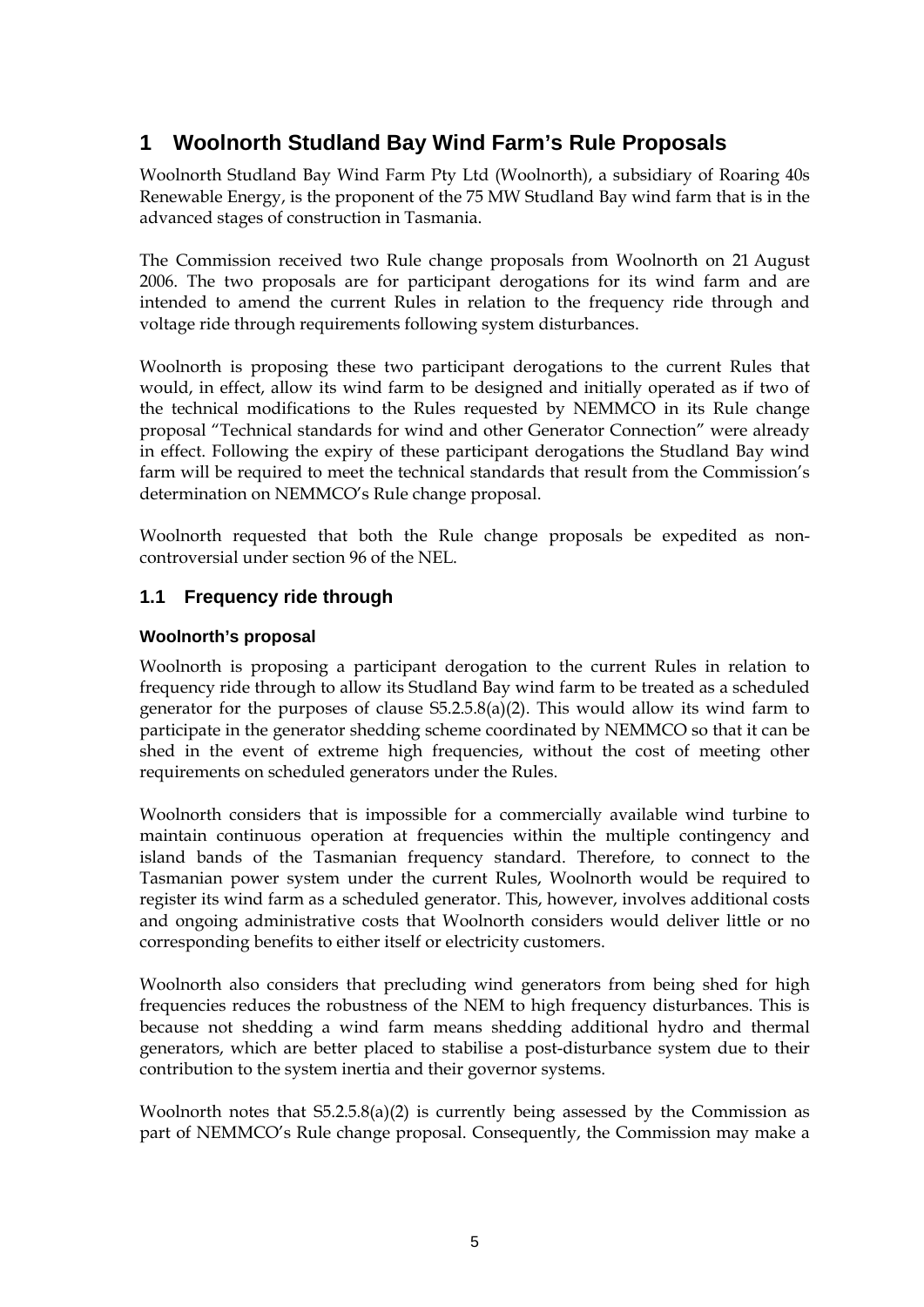<span id="page-6-0"></span>Rule such that this clause would apply to large wind farms like Studland Bay[1](#page-6-1). However, should the Commission not make the Rule change as proposed by NEMMCO, Woolnorth has proposed a timeframe that gives it sufficient time to register its wind farm as a scheduled generator, thus allowing it to continue to participate in the generator shedding scheme.

#### **How Woolnorth's proposal would contribute to the NEM objective**

Woolnorth considers that this proposed derogation would contribute to the NEM objective by promoting efficient investment in electrical services for the long-term interests of consumers without compromising the security of the national electricity system.

More specifically, Woolnorth considers the its proposal allows coordination of the Studland Bay wind farm with other generator over frequency protection, so enhancing system security during frequency disturbance events, without the ongoing administrative overheads associated with scheduled operation. That is, avoiding these overheads reduces the cost of delivering electrical services.

#### **Proposed expiry date**

Woolnorth propose an expiry date for its proposed frequency ride through participant derogation of either:

- 180 days after the Commission's final determination on the technical standards for wind and other generator connection; or
- 1 August 2007, if an absolute date is required.

Woolnorth chose the proposed expiry date to allow sufficient time for it to register as a scheduled generator in the event that the Commission does not make the Rule change proposed by NEMMCO.

#### **Reason Woolnorth considers its proposal is non-controversial**

Woolnorth considers that its proposal should be expedited as non-controversial in accordance with section 96 of the NEL on the basis that it is an interim measure that is consistent with the market objective and does not materially affect other market participants, including NEMMCO and Transend in meeting their system security and reliability responsibilities.

#### **1.2 Voltage ride through**

#### **Woolnorth's proposal**

1

Woolnorth considers that the current clause S5.2.5.3(a)(2) of the Rules places a uniform requirement on generation plant with regard to being able to maintain continuous uninterrupted operation during periods of high voltage at the connection point. Further it considers that under certain circumstances relaxing these requirements can result in significant costs reductions to the connecting generation plant with no corresponding detriment to system security or reliability, which is not allowed under the current Rules.

<span id="page-6-1"></span><sup>1</sup> Under NEMMCO's Rule change proposal clause S5.2.5.8(a)(2) would be amended so that it applies to generating units with a nameplate rating of 30 MW or more, or generating systems with a combined nameplate rating of 30 MW or more. This would therefore include large wind farms.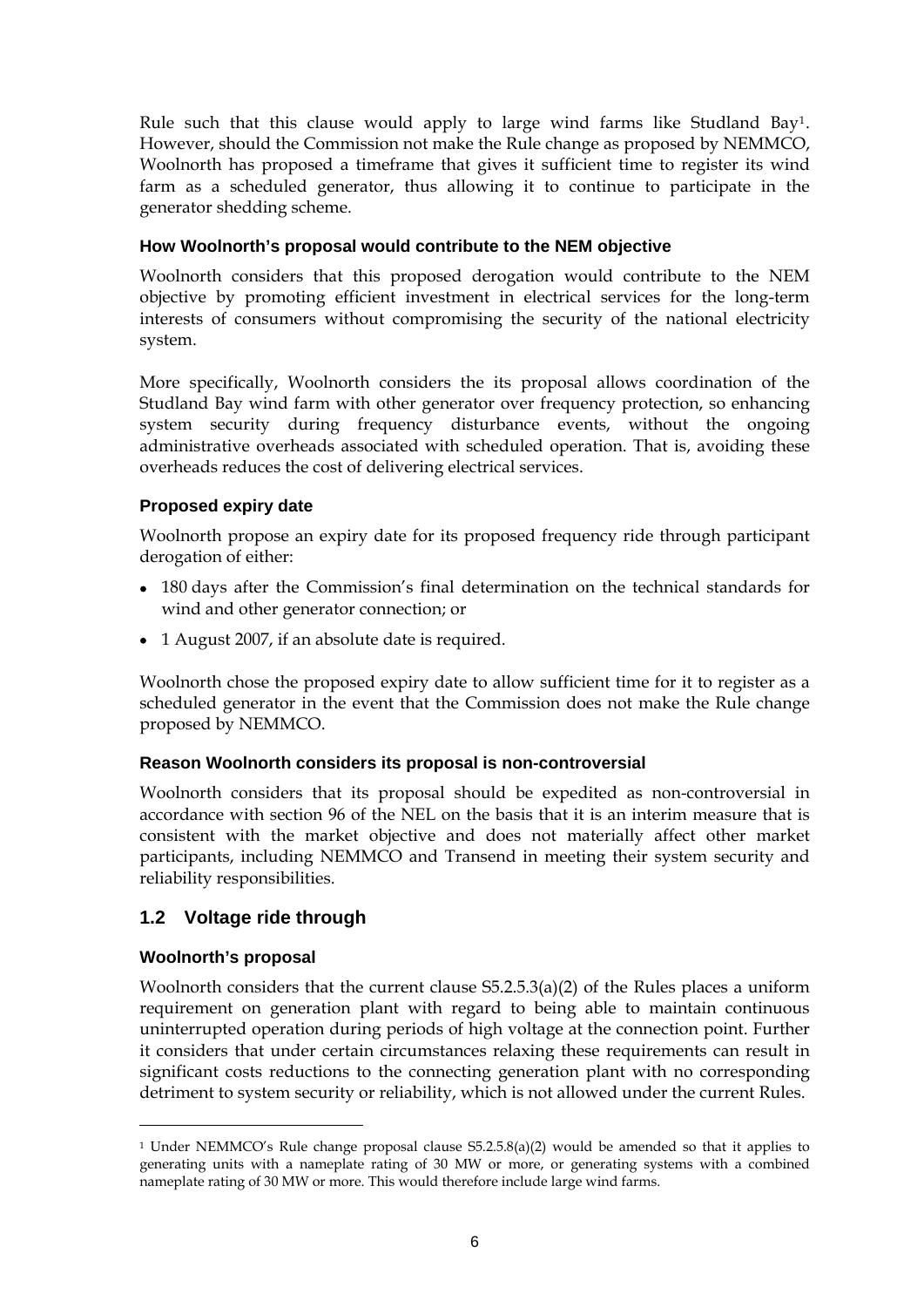Therefore, Woolnorth is proposing a participant derogation to the current Rules in relation to voltage ride through such that:

- until the expiry date, the requirement under clause S5.2.5.3(a) for generating units to be capable of continuous uninterrupted operation at voltages in excess of 110 % of nominal voltage does not apply to generating units registered to Woolnorth Studland Bay Wind Farm Pty Ltd, provided that the total capacity of the generating units registered by Woolnorth Studland Bay Wind Farm does not exceed 80 MW.
- until the expiry date, each generating units registered to Woolnorth Studland Bay Wind Farm must be capable of continuous uninterrupted operation during the occurrence of power system voltages that do not exceed 110 % of nominal voltage at the connection point.

Woolnorth asserts that its proposed participant derogation will substantially reduce the cost to Studland Bay Wind Farm of participating in the NEM, while ensuring that NEMMCO and Transend are not impeded in discharging their system security and reliability responsibilities.

Woolnorth recognises that the provisions of its participant derogation are currently being considered in response to NEMMCO's Rule change proposal. Woolnorth does not propose a parallel review, or to pre-empt the Commission's consideration of NEMMCO's Rule change proposal, rather it is intended as a bridging mechanism pending the Commission determination on this proposal.

#### **How Woolnorth's proposal would contribute to the NEM objective**

Woolnorth considers that this proposed derogation would contribute to the NEM objective by promoting efficient investment in electrical services for the long-term interests of consumers without compromising the security of the national electricity system.

Woolnorth asserts that, through discussions with NEMMCO and Transend, it has ascertained that cascading failure of generating plant during system voltage disturbances can be avoided provided its wind farm can maintain continuous uninterrupted operation between 90 % and 110 % voltage, a requirement that Woolnorth can meet as a significantly reduced cost.

#### **Proposed expiry date**

Woolnorth propose an expiry date for its proposed voltage ride through participant derogation of either:

- 270 days after the Commission's final determination on the technical standards for wind and other generator connection; or
- 1 October 2007, if an absolute date is required.

Woolnorth chose the proposed expiry date to allow sufficient time for it to construct the additional capital works required to meeting the voltage ride through requirements in the existing Rules in the event that the Commission does not make the Rule change proposed by NEMMCO.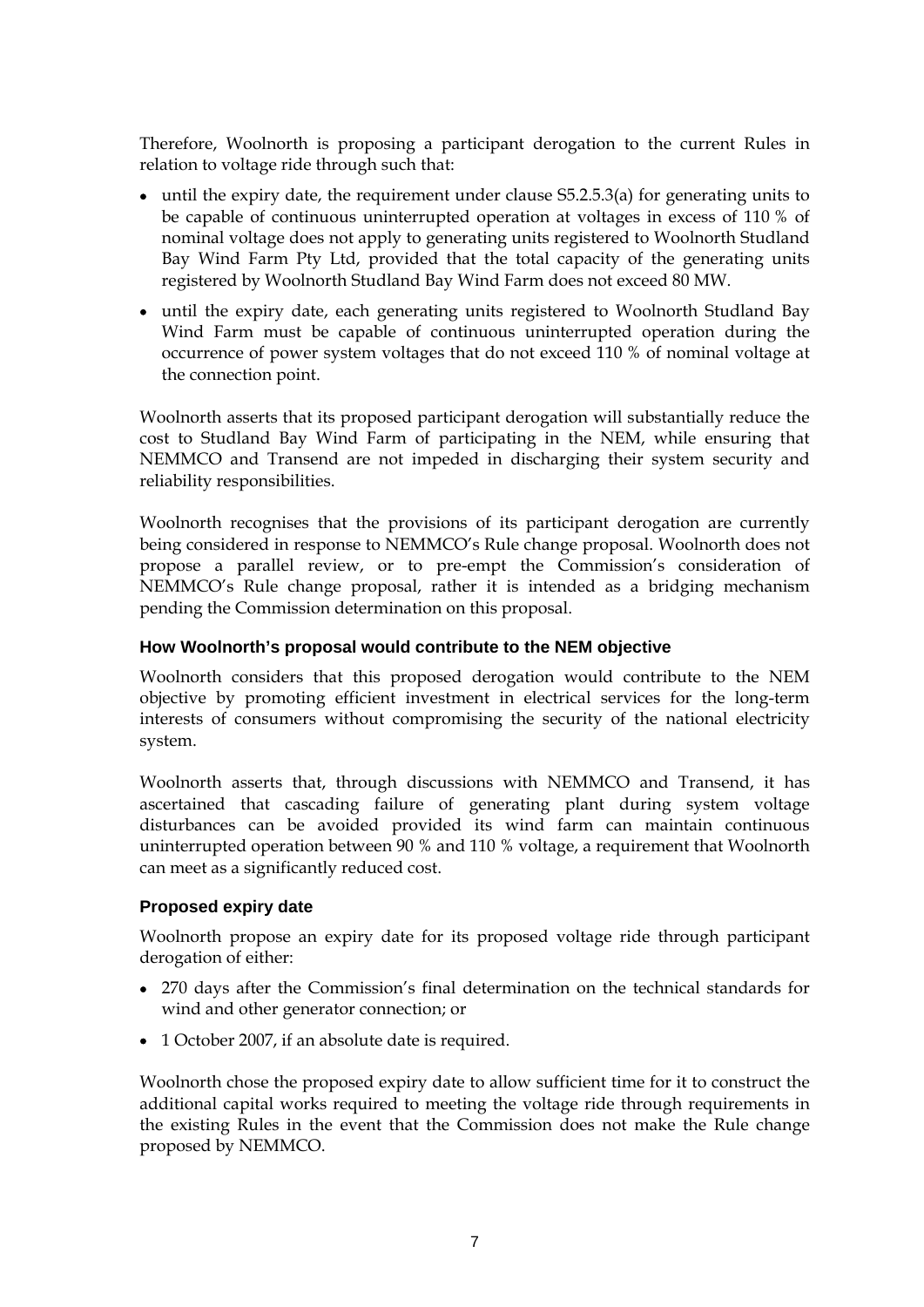#### **Reason Woolnorth considers its proposal is non-controversial**

Woolnorth considers that its proposal should be expedited as non-controversial in accordance with section 96 of the NEL on the basis that it is an interim measure that is consistent with the market objective and does not materially affect other market participants, including NEMMCO and Transend in meeting their system security and reliability responsibilities.

The Tasmanian Department of Infrastructure, Energy and Resources provided the Commission, through the secretariat of the Reliability Panel, with a letter that indicates that the Tasmanian Jurisdiction does not oppose Woolnorth's request in relation to voltage ride through and urged that the proposal be expeditiously progressed.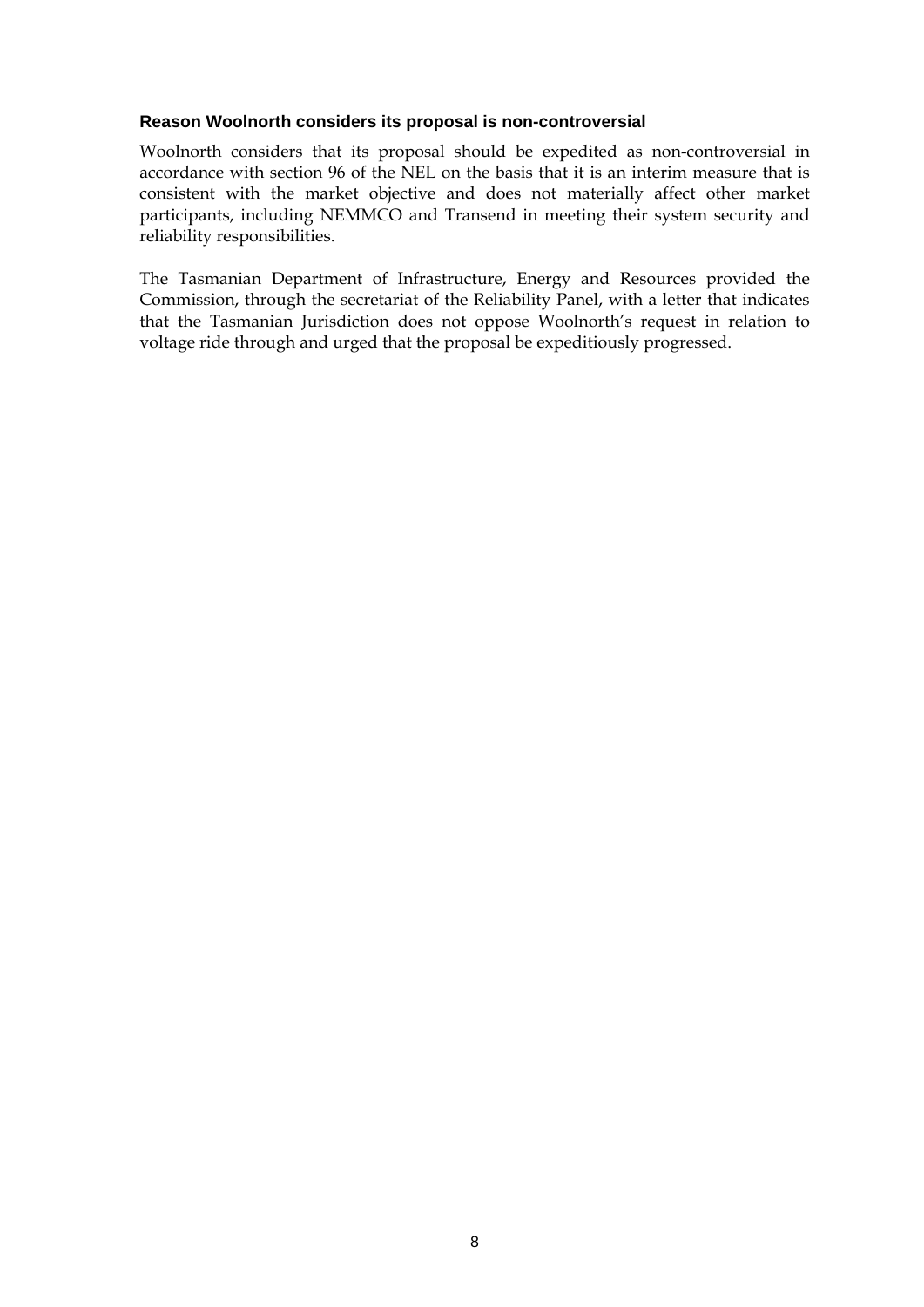# <span id="page-9-0"></span>**2 Background**

In 2004 the Ministerial Council of Energy (MCE) established the Wind Energy Policy Working Group (WEPWG) to consider a range of issues related to the impact of the increasing number of wind generators in the NEM. WEPWG formed the Wind Energy Technical Advisory Group (WETAG) to report on the relevant issues for the connection of non-scheduled generators. The WETAG discussion paper[2](#page-9-1) identified the need for an urgent review of the technical requirements for wind generator connection. NEMMCO convened an industry based Technical Standards Reference Group (TSRG) to assist with a review of the technical standards and the development of a Rule change proposal.

On 10 February 2006 the Commission received the Rule change proposal from NEMMCO, concerning technical standards for wind generation and existing provisions. NEMMCO's proposal included changes to the current technical standards in schedule 5.2 of the Rules that apply to generator connection. Two of the objectives of NEMMCO's proposal are to:

- where possible, remove the distinctions in the Rules between scheduled and nonscheduled generating units, and between synchronous and non- synchronous generating technologies; and
- increase the scope for negotiation of technical standards in some circumstances where system security is not adversely affected.

The participant derogations proposed by Woolnorth relate to two aspects of the technical standards in clause S5.2. These are the frequency ride through and voltage ride through requirements that are discussed below.

The Commission is currently assessing NEMMCO's Rule change proposal and published its Draft Rule Determination on 12 October 2006. In this Draft Rule Determination the Commission has indicated its intention to accept the relevant aspects of NEMMCO's proposal.

### **2.1 Frequency ride through**

1

Clause  $55.2.5.8(a)(2)$  requires a scheduled generator to have in place facilities to rapidly and automatically reduce its output if the frequency at its connection exceeds a level nominated by NEMMCO (not less than the upper limit of the operational frequency band). This enables NEMMCO to implement a coordinated generator shedding scheme to manage high frequency disturbances.

A large wind farm, such as Studland Bay, would not be required to the registered with NEMMCO as a scheduled generator because its fuel source is intermittent. However, as a non-scheduled generator it cannot participant in NEMMCO's generator shedding scheme to manage high frequency disturbances and, consequently, would be expected under clause S5.2.5.3 to be capable of continuous uninterrupted operation over the entire range of frequency disturbance conditions allowable under the frequency operating standards.

<span id="page-9-1"></span><sup>2</sup> WETAG, *Integrating wind farms into the NEM*, discussion paper, March 2005, available at www.mce.gov.au.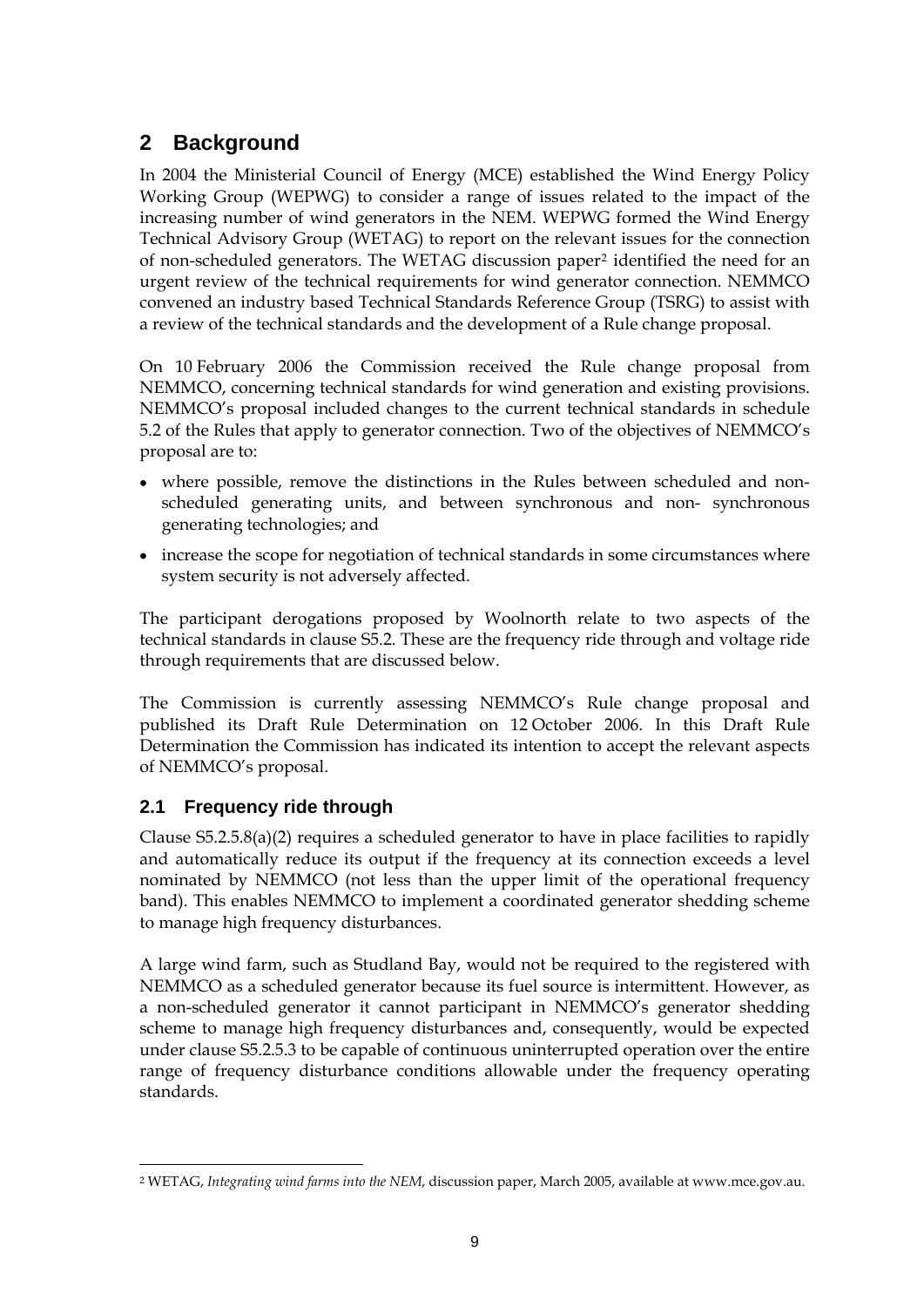<span id="page-10-0"></span>Under NEMMCO's Rule change proposal clause S5.2.5.8(a)(2) would be modified to refer to generating units with a nameplate rating of 30 MW or more, or generating systems with a combined nameplate rating of 30 MW or more. Therefore, if the proposal is adopted, a large wind farm like Studland Bay would be able to participate in NEMMCO's high frequency generator shedding scheme, effectively removing the its requirement to be cable of continuous uninterrupted operation for very high frequencies.

In its Draft Rule Determination on NEMMCO's Rule change proposal the Commission has indicated its intention to accept NEMMCO's proposed change to clause S5.2.5.8(a)(2), subject to further consultation.

### **2.2 Voltage ride through**

Generating units connected to the NEM must be capable of meeting the technical standards in relation to the voltage disturbances in clause S5.2.5.3(a)(2). This clause currently imposes a mandatory requirement that generating units must be capable of continuous uninterrupted operation for the range of voltage conditions permitted by the system standards specified in clause S5.1a.4.

The voltage range specified in clause S5.2.5.3(a)(2) may be difficult for some generating technologies to meet and in some circumstances it may be able to be relaxed without adversely affecting system security. Therefore, under NEMMCO's Rule change proposal this mandatory voltage disturbance requirement would become the "automatic access standard" for over voltages and a less arduous "minimum access standard" introduced. The minimum access standard proposed by NEMMCO is that:

each *generating unit* must be capable of *continuous uninterrupted operation* for voltages at the *connection point* in the range 90% to 110% of *normal voltage*, provided that the ratio of voltage to *frequency* (as measured at the *connection point* and expressed as percentage of *normal voltage* and a percentage of 50 Hz) does not exceed:

- (1) 115% for more than two minutes or
- (2) 110% for more than 10 minutes.

In its Draft Rule Determination on NEMMCO's Rule change proposal the Commission has indicated its intention to accept NEMMCO's proposed change to the voltage ride through requirements in clause S5.2.5.3, subject to further consultation.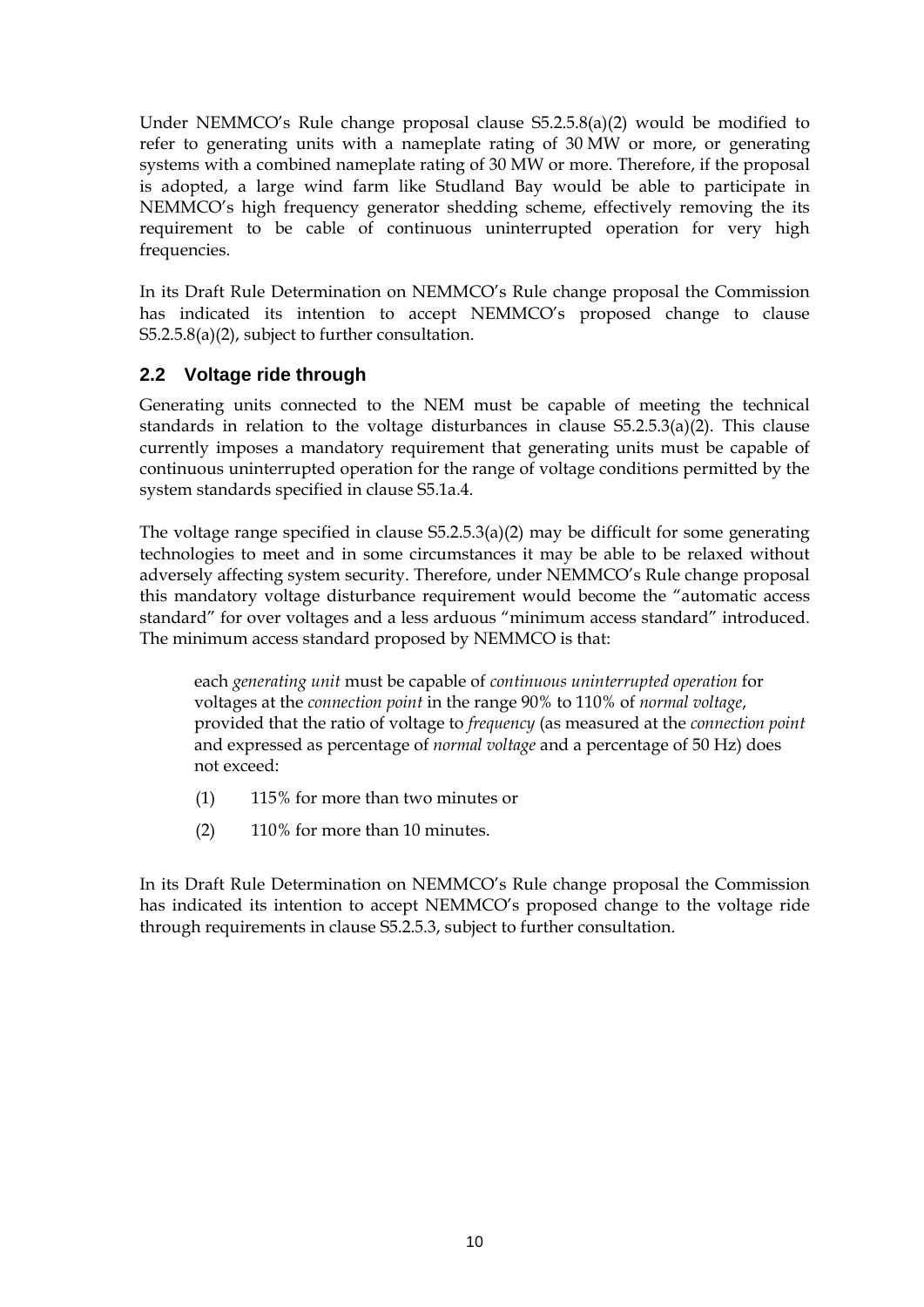# <span id="page-11-0"></span>**3 Rule determination**

The Commission has determined in accordance with section 102 of the National Electricity Law ("NEL") to make the Rule related to frequency ride through and to make with amendments the Rule related to voltage ride through. The Rule to be made (the Rule) is attached to this determination.

This determination sets out the Commission's reasons for making the Rule. The Commission has taken into account:

- 1. the Commission's powers under the NEL to make the Rule;
- 2. the proponent's Rule change proposals being participant derogations;
- 3. expediting the Rule under section 96 of the NEL as non-controversial;
- 4. combining the two participant derogation proposals under section 93 of the NEL;
- 5. relevant Ministerial Council of Energy ("MCE") statements of policy principles;
- 6. submissions received;
- 7. the matters arising from consultation and the Commission's analysis;
- 8. the Commission's analysis as to the way(s) in which the Draft Rule will or is likely to contribute to the achievement of the national electricity market objective so that it satisfies the statutory Rule making test; and
- 9. expiry dates for the participant derogations.

#### **3.1 The Commission's power to make the Rule**

The Commission is satisfied that the two Rules proposed by Woolnorth fall within the subject matters for which the Commission may make Rules, as set out in section 34 and in Schedule 1 to the NEL.

The Rule satisfies the criteria of section 34 of the NEL as it relates to:

- the operation of the national electricity system for the purposes of security; and
- the activities of persons participating in the national electricity market or the national electricity system.

In addition, the Rule relates specifically to matters which the Commission may make Rules provided for in clauses 11, 13 and 36 of Schedule 1 of the NEL where:

- clause 11 relates to the operation of generating systems, transmission systems, distribution systems or other facilities;
- clause 13 relates to the access to electricity services provided by means of transmission systems and distribution systems; and
- clause 36 relates to any other matter or thing that is the subject of, or is of a kind dealt with by, a provision of the National Electricity Code as in operation and effect immediately before the commencement of section 12 of the NEL.

### **3.2 Participant derogation**

The Woolnorth Rule change proposals are participant derogations.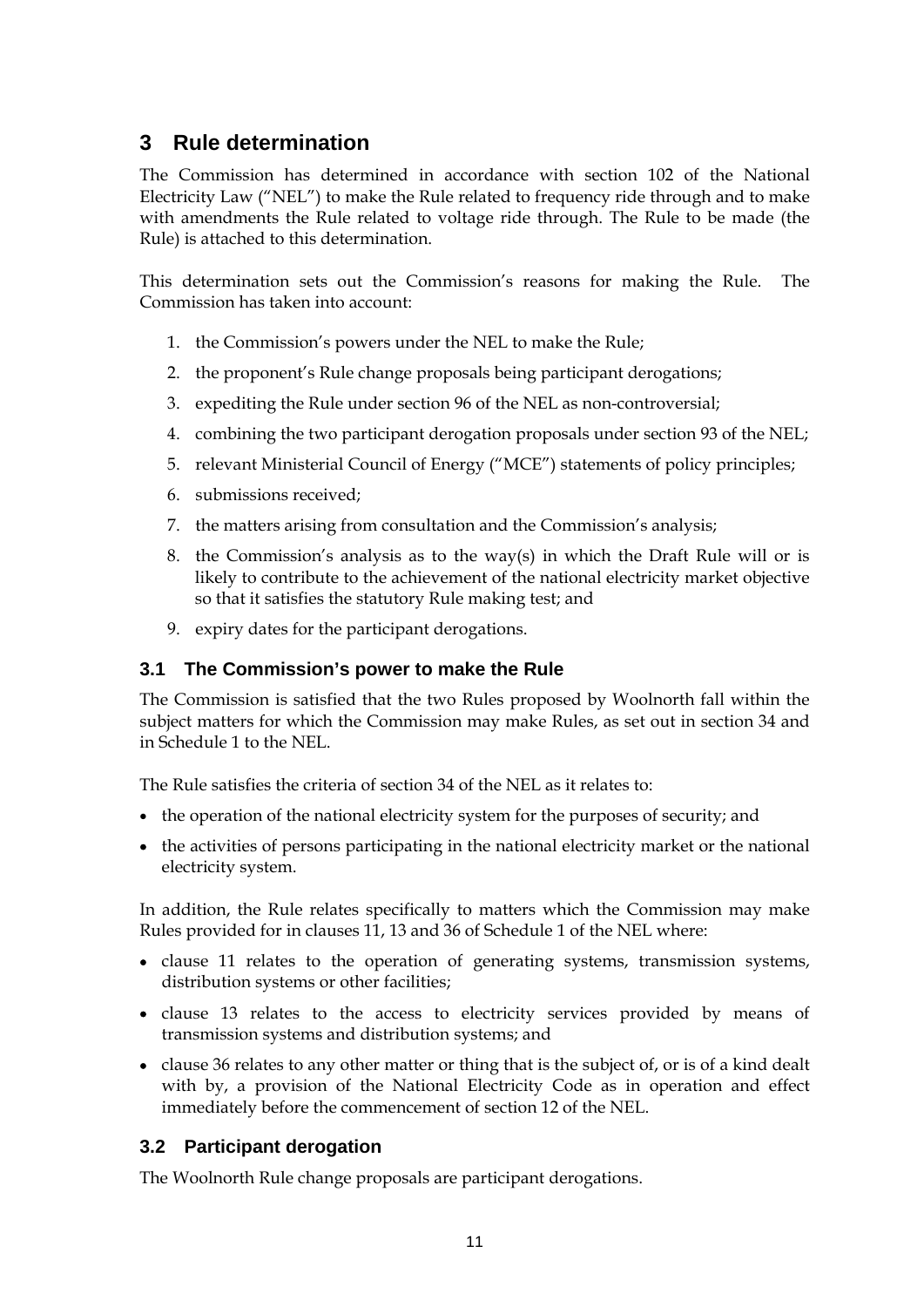### <span id="page-12-0"></span>**3.2.1 Woolnorth's eligibility to propose a participant derogation**

Woolnorth intends to become a registered participant and has, therefore, certain obligations under the Rules. Therefore the Commission considers that Woolnorth has the right to propose a participant derogation under section 91(5)(a) of the NEL, which states:

"A person conferred a right, or on whom an obligation is imposed, under the Rules (including a Registered participant) may request the AEMC to make a participant derogation that relates to … that person"

### **3.2.2 Expiry dates**

Under section 92(2) of the NEL a request for the making of a participant derogation must specify a date on which the participant derogation, if made, will expire.

Woolnorth propose an expiry date for its proposed frequency ride through participant derogation of either:

- 180 days after the Commission's final determination on Technical standards for wind generators; or
- 1 August 2007, if an absolute date is required.

Similarly, Woolnorth propose an expiry date for its proposed voltage ride through participant derogation of either:

- 270 days after the Commission's final determination on Technical standards for wind generators; or
- 1 October 2007, if an absolute date is required.

#### **3.3 Expediting as a non-controversial Rule**

Woolnorth requested that the Commission treat both its applications as noncontroversial in accordance with section 96 of the NEL on the basis that they are interim measures that are consistent with the market objective and do not materially affect other market participants, including NEMMCO and Transend in meeting their system security and reliability responsibilities.

The Tasmanian Department of Infrastructure, Energy and Resources provided the Commission, through the secretariat of the Reliability Panel, with a letter that indicates that the Tasmanian Jurisdiction does not oppose Woolnorth request In relation to voltage ride through and urged that the proposal is expeditiously progressed.

The Commission noted that, as these participant derogations are bridging mechanisms pending the final determination on the NEMMCO Rule change proposal, their benefits cannot be captured unless expedited under section 96 of the NEL.

The Commission considered that, in accordance with section 87 of the NEL, the two Rule change proposals are unlikely to have a significant effect on the NEM and therefore the Commission expedited the Rule changes as non-controversial in accordance with section 96 of the NEL.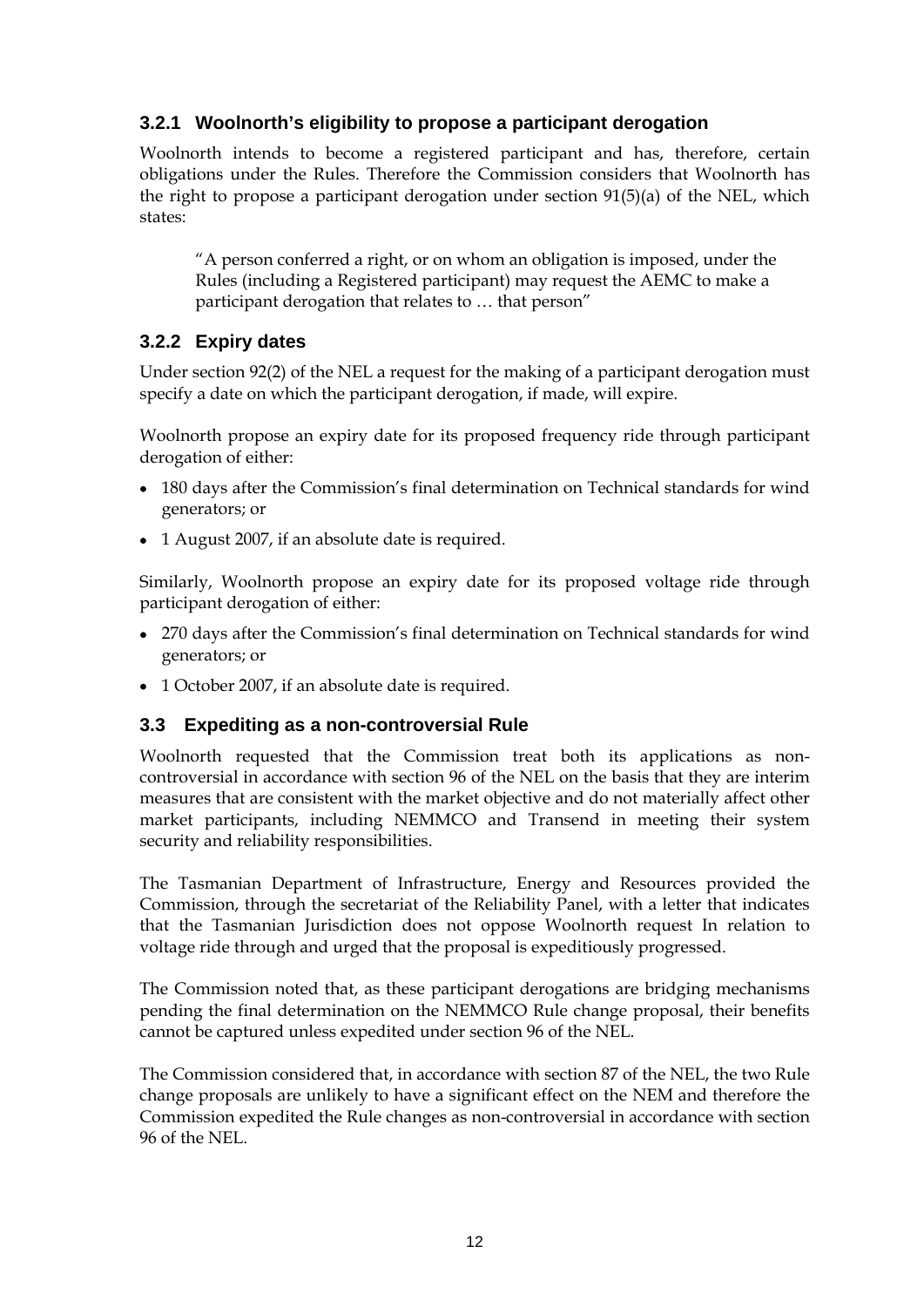<span id="page-13-0"></span>The Commission did not receive any written objections under section 96(2) for either of the Woolnorth participant derogation proposals. Therefore the Commission proceeded directly to this final determination in respect to both the proposals under section 96 of the NEL.

### **3.4 Combining the two participant derogation proposals**

Under section 93 of the NEL if the AEMC receives more than one request for the making of a Rule in respect of the same subject matter or subject matters that are related subject matters, the AEMC may treat those requests as one request.

The Commission has determined to exercise its power under section 93 and has combined the two participant derogations proposals from Woolnorth into a single proposal for the purposes of this determination. The Commission considers that the requests are related subject matters as both participant derogation proposals:

- relate to the same participant and wind farm project;
- relate to similar aspects of the generator technical standards contained in Schedule 5.2 of the Rules and that the standards may be modified as a result of NEMMCO's Rule change proposal "Technical Standards for Wind Generation", which is currently being assessed by the Commission; and
- are interim mechanisms until the NEMMCO Rule change proposal is made.

### **3.5 Relevant MCE statements of policy principles**

The NEL requires the Commission to have regard to any MCE statements of policy principles in applying the Rule Making test. The Commission notes that currently, there are no specific MCE statements of policy principles that directly relate to the two Woolnorth proposals.

### **3.6 Submissions received**

The Commission received no submissions on Woolnorth's proposal relating to frequency ride through and received two submissions on Woolnorth's proposal relating to voltage ride through from Transend and Roaring 40s.

Transend's submission is generally supportive of Woolnorth's voltage ride through proposal but suggests minor alterations to the proposed Rule. Roaring 40s supports Transend's suggested alterations.

### **3.7 Matters arising from consultation and the Commission's analysis**

In this Section, the Commission addresses the suggestions that have been raised in the Transend submission or that have emerged from the Commission's analysis in relation to various aspects of Woolnorth's proposals.

### **3.7.1 Frequency ride through**

#### **Woolnorth's proposal**

Woolnorth is proposing a participant derogation to the current Rules to allow its Studland Bay wind farm to be treated as a scheduled generator for the purposes of clause S5.2.5.8(a)(2). This would allow its wind farm to participate in the generator shedding scheme coordinated by NEMMCO so that it can be shed in the event of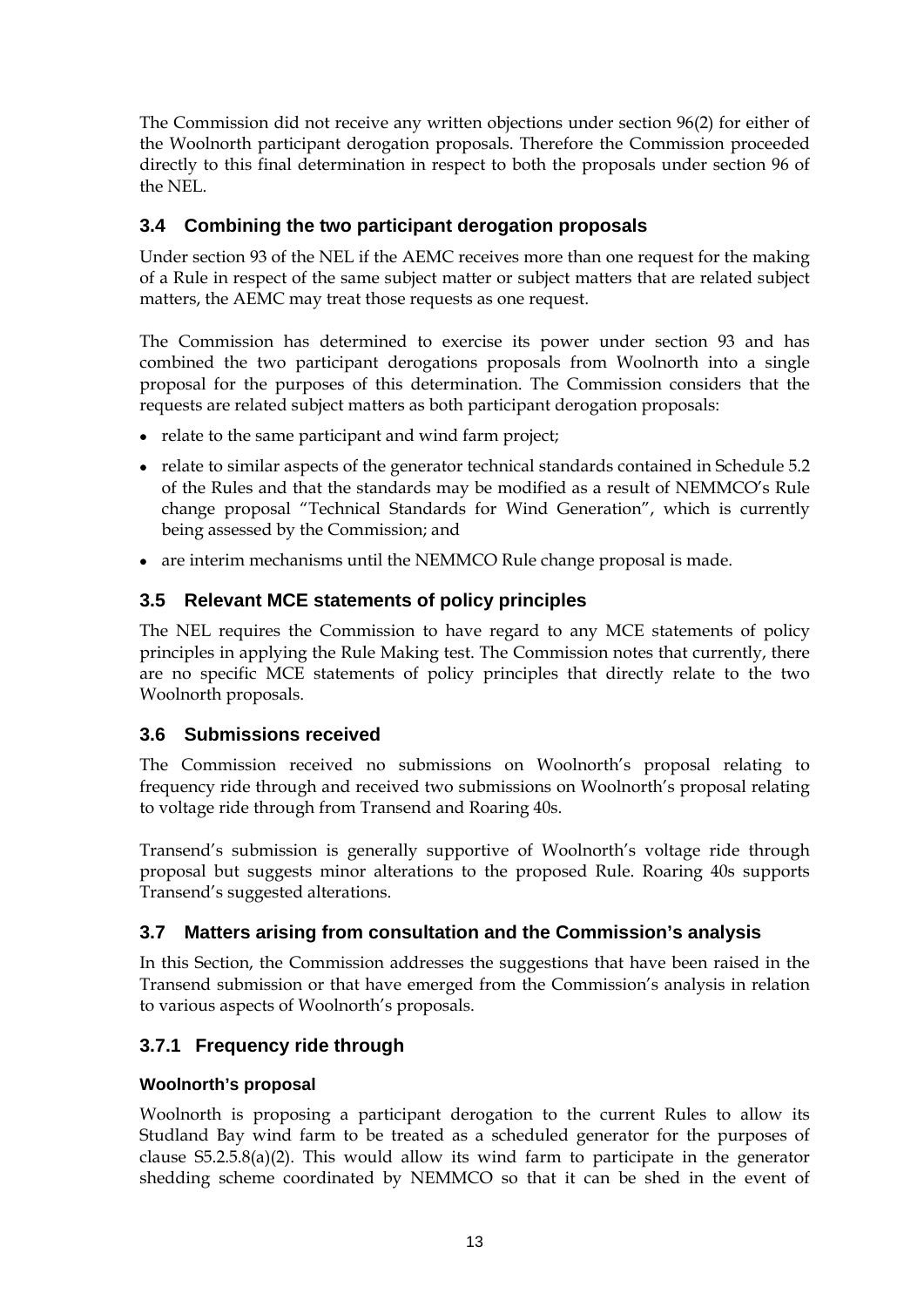extreme high frequencies, without the cost of meeting other requirements on scheduled generators under the Rules.

Woolnorth considers that precluding wind generators from being shed for high frequencies reduces the robustness of the NEM to high frequency disturbances in that not shedding a wind farm means shedding additional hydro and thermal generators, which are better placed to stabilise a post-disturbance system due to their contribution to the system inertia and their governor system.

As discussed in section 2.1 above, clause S5.2.5.8(a)(2) would be modified under NEMMCO's Rule change proposal and would apply to large wind farms irrespective of whether they were classified as scheduled or non- scheduled. Therefore, if the relevant aspects of this NEMMCO Rule change proposal are made into a Rule, this would allow the wind farm to participate in the generator shedding scheme as it is seeking to do by this derogation proposal. However, should the Commission not make the Rule change as proposed by NEMMCO, Woolnorth has proposed a timeframe that gives it sufficient time to register its wind farm as a schedule generator, thus allowing it to continue to participate in the generator shedding scheme.

#### **Submissions**

The Commission received no submissions on the Woolnorth participant derogation related to frequency ride through.

#### **The Commission's consideration and reasoning**

The Commission notes that the Studland Bay wind farm is unable to operate continuously for the extremely high frequencies that can arise in Tasmania for multiple contingency and islanding events. Therefore, to operate, the wind farm will need to participate in NEMMCO's high frequency generator shedding scheme to ensure it is automatically shed during these high frequency events.

The Commission accepts Woolnorth view that allowing its wind farm to be shed during extremely high frequency events enhances system security as wind generators do not contribute to the inertia of the power system and cannot be readily controlled because of the intermittent nature of their fuel source.

The Commission also accepts that little would be gained by requiring Woolnorth to register its wind farm as a scheduled generator as this imposes additional costs and otherwise irrelevant requirements.

For these reasons, the Commission can only identify positive benefits arising from the proposed participant derogation and has received no submissions to the contrary.

The Commission also considers that the changes to clause S5.2.5.8(a)(2) proposed by Woolnorth are sufficient to achieve its objective of participating in NEMMCO's high frequency generator shedding scheme. NEMMCO has the power to nominate settings for this generator shedding scheme under clause 4.4.2(e). This clause provides a general power and is not specific to scheduled generators.

The Commissions notes that in its Draft Determination on NEMMCO's Rule change proposal it has indicated its intention to accept NEMMCO's proposed change to clause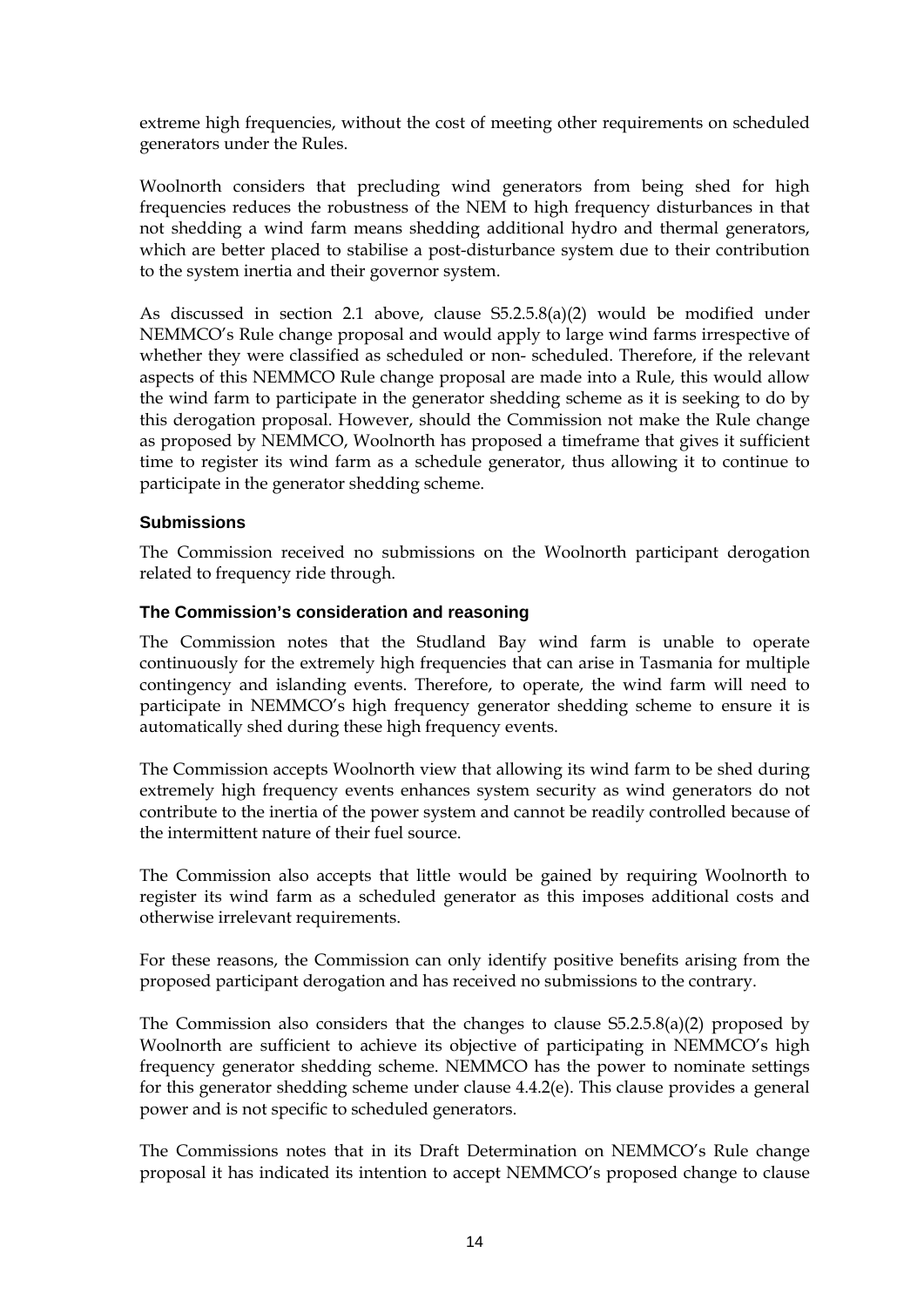S5.2.5.8(a)(2), subject to further consultation. Accordingly, the clause is substantially the same in the Draft Determination as it was in NEMMCO's proposal which was the basis for Woolnorth's proposal.

### **3.7.2 Voltage ride through**

#### **Woolnorth's proposal**

Woolnorth is proposing a participant derogation that would change the current voltage ride through requirements in schedule 5.2.5.3(a)(2) so that the requirement to be capable of continuous uninterrupted operation at voltages in excess of 110 % of nominal voltages does not apply to its Studland Bay wind farm. This is a standard that is equivalent to the minimum access standard in NEMMCO's Rule change proposal, except to the extent that this participant derogation refers to nominal voltage whereas the clause in the current Rules and the relevant clause in NEMMCO's proposal refer to normal voltage[3](#page-15-0).

Woolnorth indicated that its grid integration studies have indicated that the cost of the reactive plant required to meet the current requirements of clause S5.2.5.3(a)(2) would be significantly higher than it would be to meet the less arduous requirements in NEMMCO's proposal.

Woolnorth further asserts its proposed participant derogation would not impede Transend and NEMMCO when discharging their responsibilities with regard to system security and reliability.

#### **Submissions**

1

The Commission received submissions from Transend and Roaring 40s on the Woolnorth participant derogation related to voltage ride through.

In its submission Transend suggests:

- referring to "normal voltage" at the connection point, rather than "nominal voltage" as proposed in Woolnorth's proposal; and
- requiring that the capability of the generating units be negotiated and agreed with the relevant Network Service Provider.

The submission from Roaring 40s, Woolnorth's parent company, supported the suggestions in the Transend submission.

#### **The Commission's consideration and reasoning**

The Commission notes the significant cost savings that are available to Woolnorth should the voltage ride through requirements proposed in NEMMCO's Rule change proposal and in Woolnorth's participant derogation. The participant derogation allows Studland Bay wind farm to be designed to the less arduous technical standard. However, if NEMMCO's Rule change proposal is not adopted then Woolnorth would be given sufficient time to upgrade its plant to meet the voltage ride through requirements in the Rules. The Commission notes that in its Draft Determination on NEMMCO's Rule

<span id="page-15-0"></span><sup>3</sup> In the current Rules "normal voltage" means, in relation to a connection point, its nominal voltage or such other voltage up to 10 percent higher or lower than the nominal voltage, as approved by NEMMCO, for that connection point at the request of the Network Service Provider who provides connection to the power system.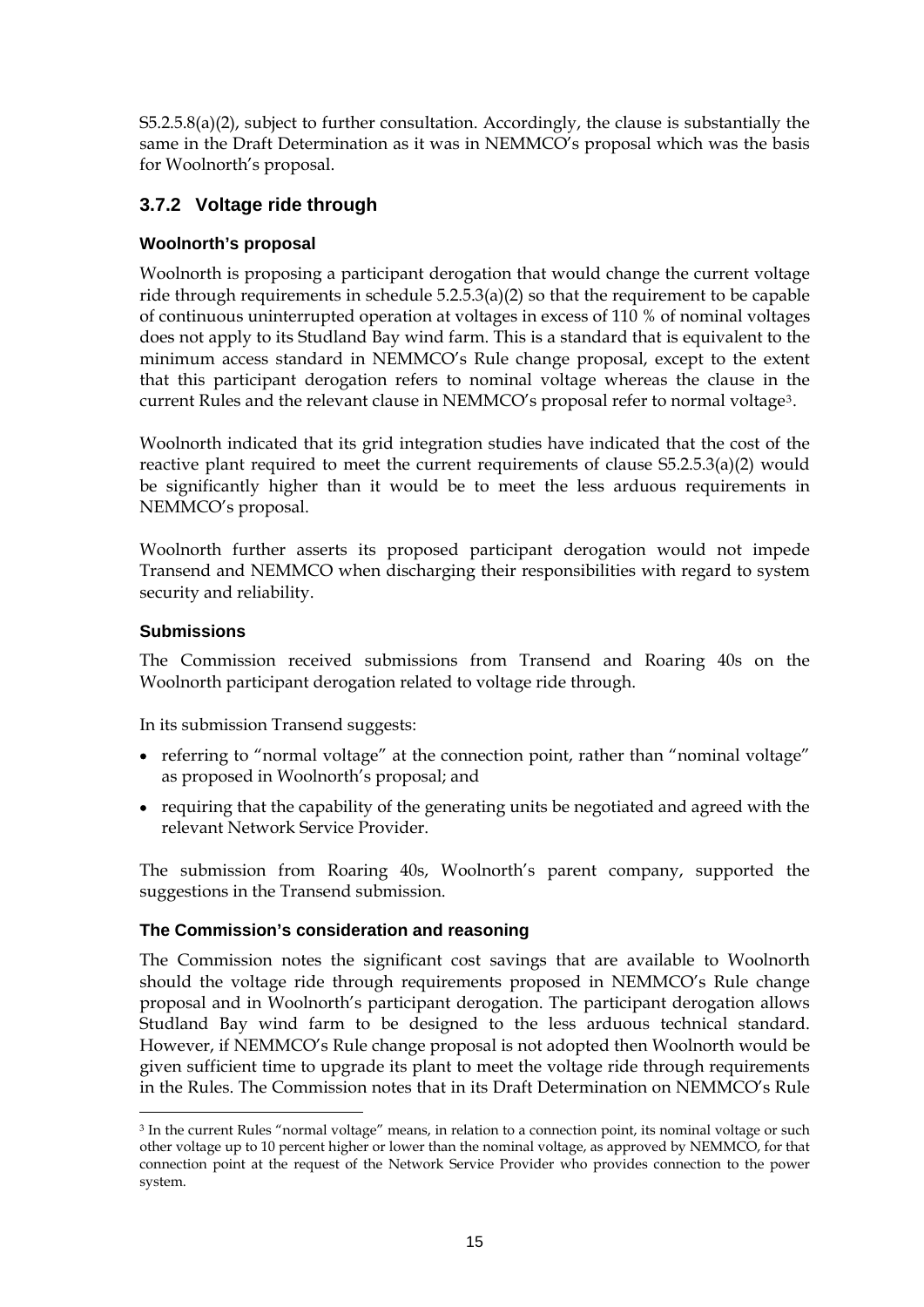<span id="page-16-0"></span>change proposal its has indicated its intention to accept NEMMCO's proposed change to the voltage ride through requirements in clause S5.2.5.3, subject to further consultation.

The Commission accepts Woolnorth's assertion that adopting the proposed voltage ride through requirements would not have a significant impact on system security as:

- the requirements are equivalent to those put forward by NEMMCO in its Rule change proposal; and
- there is support for the proposal from of Transend, the relevant Network Service Provider, and the Tasmanian Jurisdiction.

The Commission agrees with Transend's suggestion that the drafting should refer to "normal voltage", rather than "nominal voltage". The Commission considers that this makes the terminology in the derogation consistent with both the current Rules and the Commission's Draft Rule for NEMMCO's Rule change proposal.

The Commission also agrees with Transend's suggestion that would require negotiation and agreement with the relevant Network Service Provider. The Commission considers that this would give further assurance that Transend and NEMMCO can meet their system security and reliability responsibilities.

However, the Commission further considers that, should Woolnorth and the relevant Network Service Provider fail to agree, then the Studland Bay wind farm should be required to meet the existing requirements in clause S5.2.5.3(a)(2). This requirement ensures that the resulting performance standard will be sufficient to ensure adequate system security.

In summary, the Commission considers that, by allowing the Studland Bay wind farm to be designed at a lower capital cost to meet less arduous technical requirements, the proposed participant derogation promotes efficient investment in electricity services without compromising the security of the national electricity system.

### **3.8 Expiry dates for the participant derogations**

### **3.8.1 Frequency ride through**

The Commission has accepted Woolnorth's proposed date of 21 August 2006 as all derogations must have a definite date as to when the derogation will expire. In relation to the other date which is dependent on the making of the National Electricity Amendment (Technical Standards for Wind and other Generator Connections) Rule 2006, the Commission considers that the appropriate trigger date should be the making of that Rule. The basis for this decision is the Commission in unable to identify the date that the "Technical standards for wind and other Generator Connections" Rule will be made and as such the 180 days after that date being proposed by Woolnorth as the expiry date appears indefinite at this point in time.

Should Woolnorth need additional time to address the transitional issues to deal with the Technical Standards for Wind and other Generator Connections Rule, the Commission considers that the appropriate place to deal with those issues are in the savings and transitional issues in that Rule. The Commission invites Woolnorth to make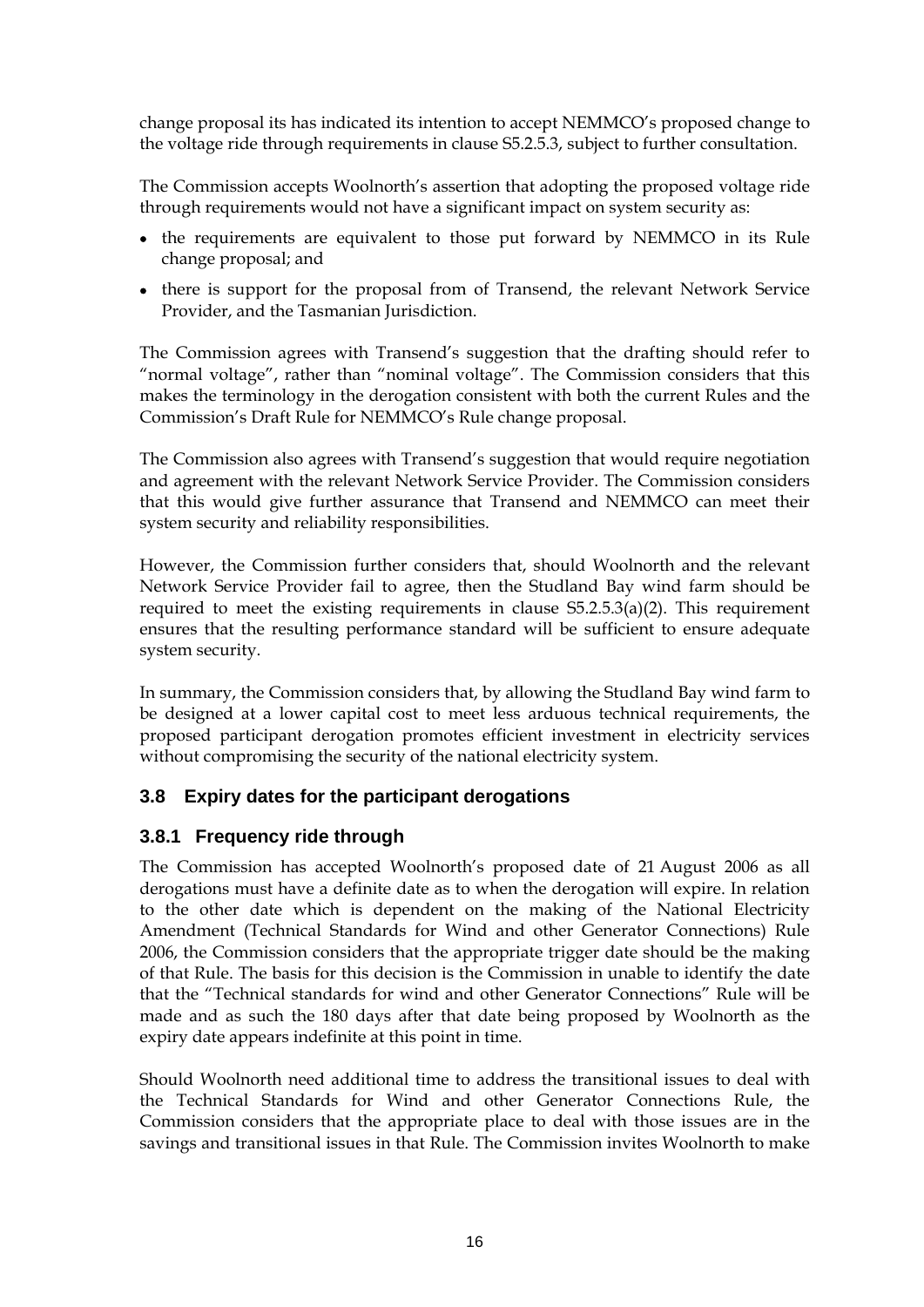<span id="page-17-0"></span>comments on any savings and transitional arrangements it may need during the consultation period on the Draft Rule Determination on NEMMCO's proposal.

### **3.8.2 Voltage ride through**

Similarly to the discussion above relating to frequency ride through, the Commission accepts the proposed date of 21 August 2006 but does not consider the other date proposed by Woolnorth appropriate as it is dependent on the yet to be determined date of the Technical Standards for Wind and other Generators Connections Rule being made. The Commission invites Woolnorth to advise the Commission by way of a submission on the Draft Rule Determination of NEMMCO's proposal as the savings and transitional arrangements it requires on the making of the NEMMCO Rule.

### **3.9 Difference between the proposed Rule and the Final Rule**

The Commission has accepted the proposed Rules put forward by Woolnorth with its proposal. The Commission has made a number of drafting enhancements to ease understanding of the Rules to be made and to ensure consistency with the other participant derogations in the Rules in terms of form. The only modifications that the Commission has made to the Rules relate to the negotiation process for the voltage ride through Rule and the expiry date for both Rules.

The Commission is of the view that the negotiation process for the voltage ride through Rule that was suggested by Transend, and agreed by Roaring 40s and the Commission, should include a mechanism to ensure that the access standard is sufficient ensure adequate system security

The Commission is also of the view that instead of an expiry date of a certain number of days after the National Electricity Amendment (Technical Standards for Wind and Other Generator Connections) Rule 2006 is made, the Commission has determined that the expiry date should be the earlier date of the specified date for the respective date (1 October 2007 or 1 August 2007) and the time that the National Electricity Amendment (Technical Standards for Wind and Other Generator Connections) Rule 2006 is made.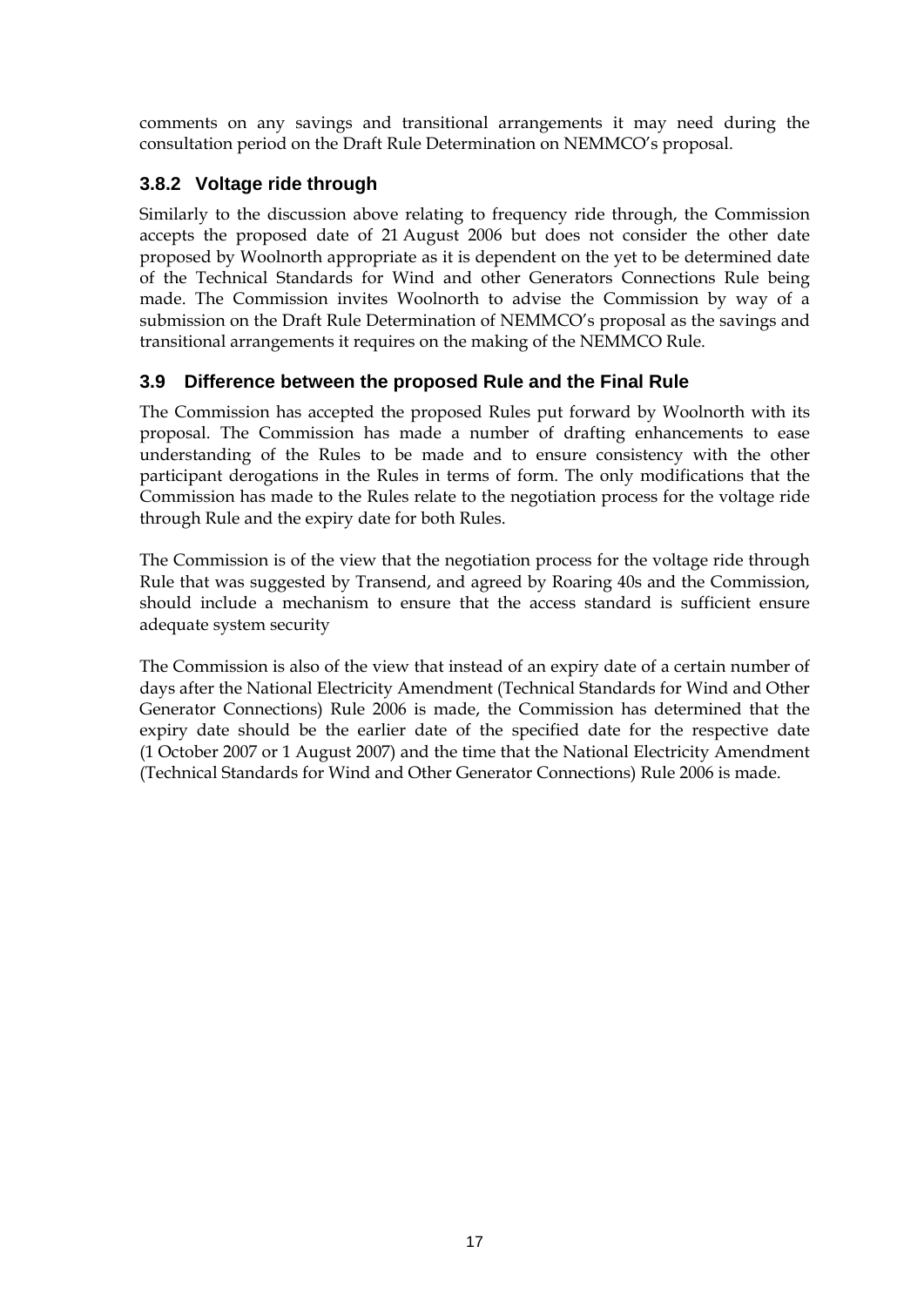# <span id="page-18-0"></span>**4 Assessing the participant derogations: the Rule making test and the NEM objective**

The Rule making test requires the Commission to be satisfied that a Rule that it makes will, or is likely to, contribute to the NEM objective. The NEM objective is defined in section 7 of the NEL.

The test requires the Commission to consider the implications of the two proposed participant derogations to the Rules, for the efficient investment in, and efficient use of, electricity services for the long term interests of consumers of electricity with respect to price, quality, reliability and security of supply of electricity and the reliability, safety and security of the national electricity system.

The Commission has applied the Rule Making Test to Woolnorth's proposed participant derogations and has taken into consideration alterations made by the Commission from the outcomes of its analysis and discussions in section 3.7. These modifications have been compared to the provisions currently contained in the Rules.

Based on the Commission's assessment below, the Commission is of the view that the participant derogations each satisfy the Rule Making Test as they are likely to contribute to the achievement of the NEM objective.

### **4.1.1 Frequency ride through**

The Commission notes that the Studland Bay wind farm is unable to operate continuously for the extremely high frequencies that can arise in Tasmania for multiple contingency and islanding events. Therefore, to connect the Studland Bay wind farm it will need to participate in NEMMCO's high frequency generator shedding scheme. In the absence of its proposed frequency ride through participant derogation, Woolnorth would be required to either:

- delay connection of its wind farm until the Commission publishes its final determination on the NEMMCO Rule change proposal, possibly allowing it to participate in the generator shedding scheme; or
- incur additional compliance costs for it to meet all the obligations of a scheduled generator under the Rules, most of which are not relevant to its wind farm, with the possibility that the requirements would be removed a few months later.

The Commission recognises that both of these alternatives would be likely to be inefficient and, therefore, that the proposed derogation would contribute to the NEM objective by promoting efficient investment in electrical services for the long-term interests of consumers without compromising the security of the national electricity system.

The Commission is of the view that this derogation to the Rules represents a material improvement in the efficiency of the operational arrangements that apply to the Studland Bay wind farm and, therefore, that the proposed participant derogation meets the NEM objective.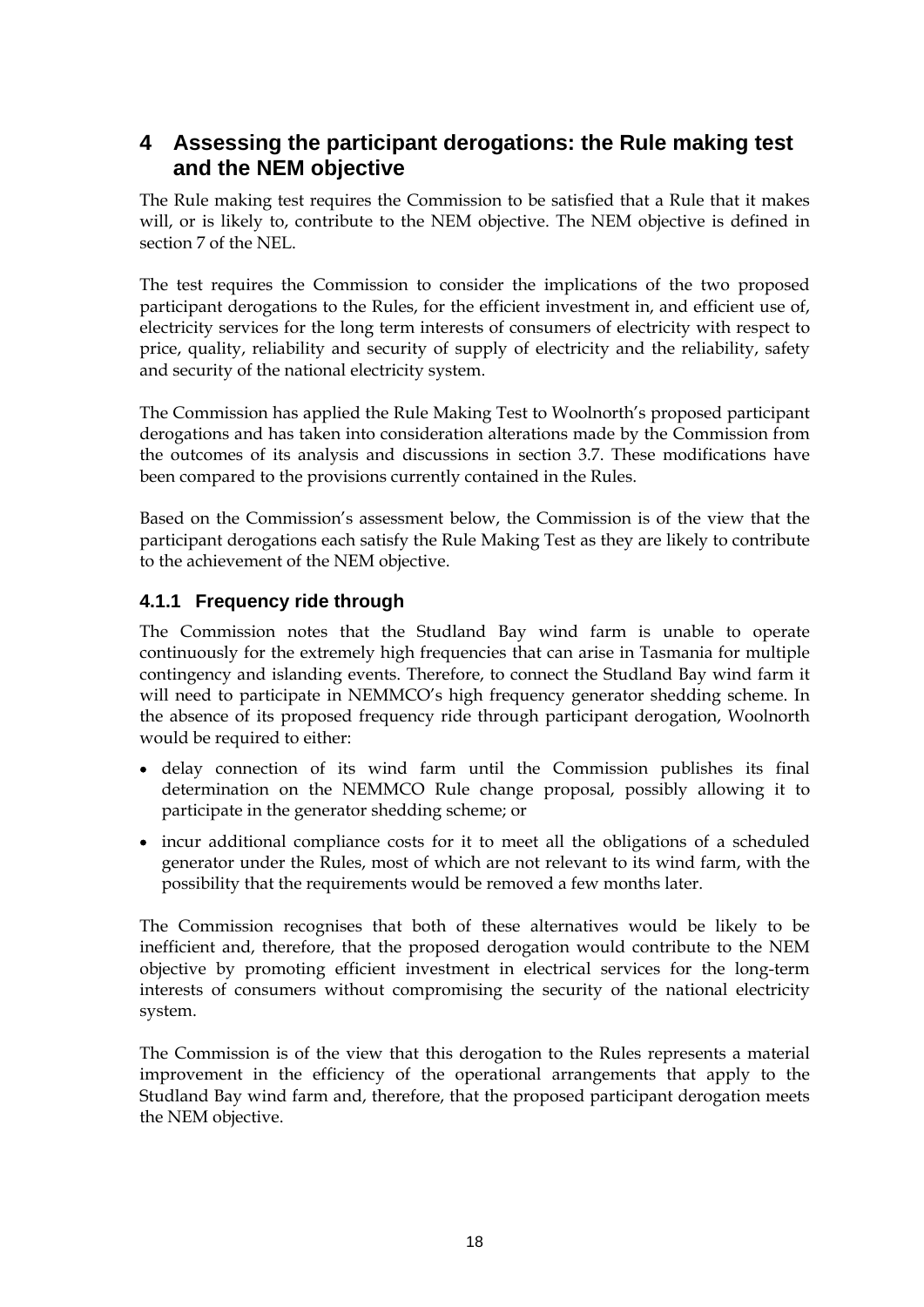### **4.1.2 Voltage ride through**

The Commission recognises that to meet the current voltage ride through requirements in the Rules would require a significantly high capital cost than would be required under the less arduous requirements proposed in this derogation and in NEMMCO's Rule change proposal. Therefore, in the absence of the proposed derogation Woolnorth would need to either:

- delay connection of its wind farm until the Commission publishes its final determination on the NEMMCO Rule change proposal; or
- incur additional capital costs to meet the existing and more arduous technical requirements in the Rules with the possibility that the relevant technical standards would be relaxed a few months later.

The Commission recognises that both of these alternatives would be likely to be inefficient and, therefore, that the proposed derogation would contribute to the NEM objective by promoting efficient investment in electrical services for the long-term interests of consumers without compromising the security of the national electricity system.

Therefore, the Commission is of the view that the participant derogation meets the NEM objective as it has the potential to reduce the cost of the Studland Bay wind farm (depending on the outcome of Commissions determination on the NEMMCO Rule change proposal), while not having a material impact on the operation of the power system, particularly system security and power quality impacts on other network users.